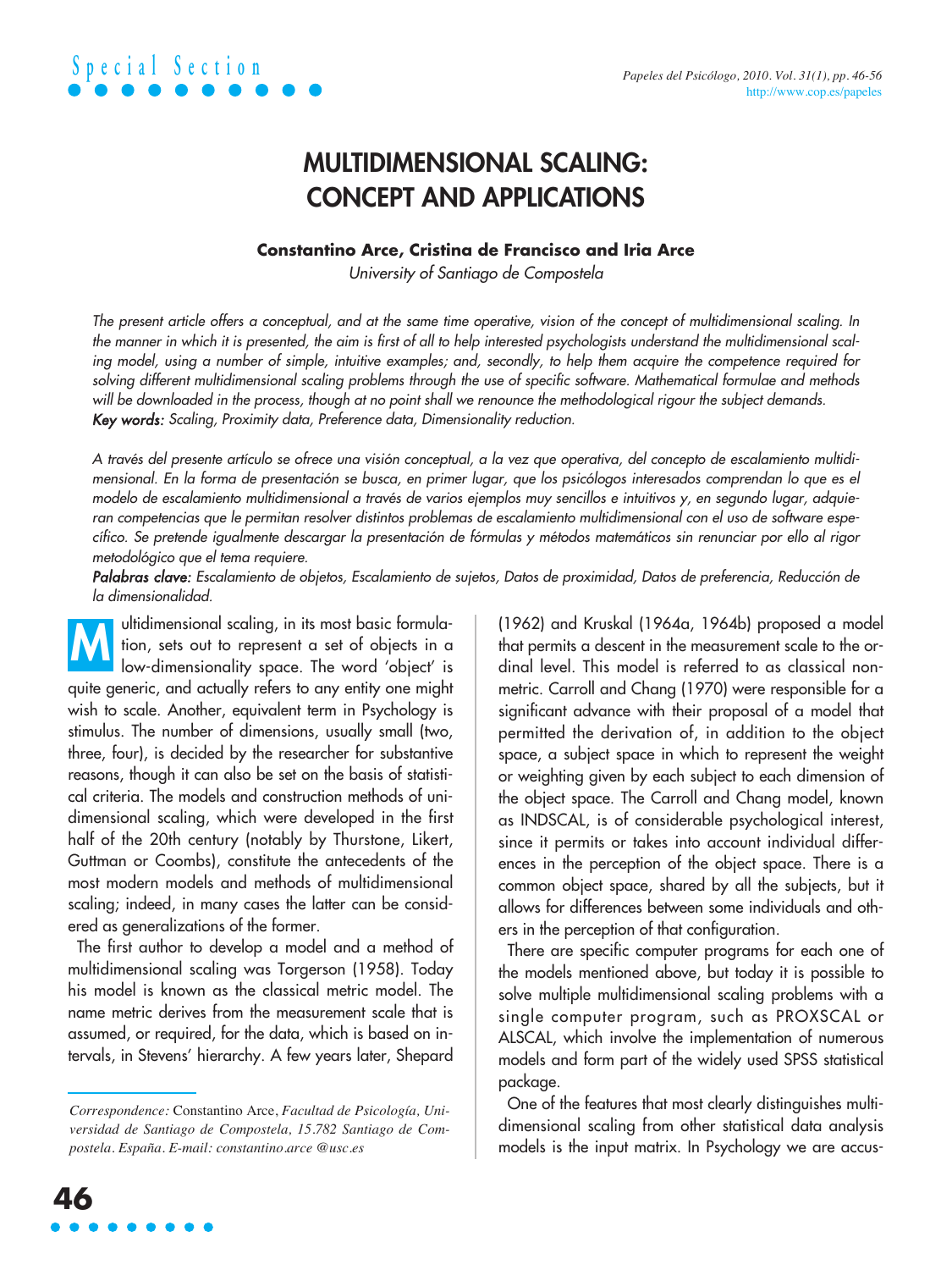tomed to using a rectangular data matrix X with n subjects in the rows and p variables in the columns, where an element  $x_{ii}$  represents the measure obtained for a subject i in a variable j. In its most typical form, the input matrix for the multidimensional scaling is a square data matrix of order p with the same entity represented in the rows and the columns: the objects we are trying to represent in the multidimensional space. An element in this matrix (delta) represents the distance or dissimilarity between two objects i and j. What we have in the matrix is actually a matrix of distances or dissimilarities between all the pairs of objects.

The difference between distance (geometric concept) and dissimilarity (psychological concept) resides in the fact that the former, being a mathematical concept, does not contain error, whilst the latter, being a psychological, perceptual or subjective concept, does indeed contain error. Dissimilarities are, in reality, distances that contain error or distances distorted by the perceptual mechanisms of human beings. The models and methods of multidimensional scaling can solve both types of problem, with error and without error in the input data. In Psychology it is more customary to work with data that contain error, and multidimensional scaling models can provide an approach to this problem.

#### **DERIVATION OF A CONFIGURATION OF POINTS FROM A DISTANCE MATRIX**

Table 1 shows the kilometric distance matrix between 7 Spanish cities: A Coruña, Bilbao, Barcelona, Cáceres, Madrid, Sevilla and Valencia.

Our proposal was, on the basis of this matrix, to draw up a map of Spain – that is, to obtain a spatial representation of the 7 cities in a plane, in which one of the axes would be the direction north-south and the other axis would be east-west. To this end we used the PROXSCAL procedure, implemented in SPSS.

The result can be seen in Figure 1.

Given that the map of Spain is well known, we can rate subjectively the extent to which the map derived by the program equates to the true map. It can be said that the map obtained is quite good, though not perfect. In Psychology research it is usual to work with configurations without an objective counterpart known in advance. Therefore, when the program produces a solution it becomes very important to have an indicator, or even several (the more the better), of the degree to which the configuration derived by the program fits the ideal (unknown) one. All multidimensional scaling programs provide users with goodness-of-fit indices so that they can rate how "good" the solution obtained by the program is for their problem.

**Special Section**

The goodness-of-fit indices offered by PROXSCAL for the map of Spain are shown in Table 2.

There are two types of indicator: those for which zero represents a perfect fit (of this first type would be the indicators Normalized Raw Stress, Stress-I, Stress-II and S-Stress); and those for which the perfect fit is represented by 1 (of this second type would be the last two in the table – Dispersion Accounted For [D.A.F.] and Tucker's congruence coefficient). Observing the values of any of these indicators one reaches the same conclusion: that the model's fit in this case is good or very good. This is

| TABLE 1<br>KILOMETRIC DISTANCES BETWEEN 7 SPANISH CITIES |          |                                                           |          |          |          |     |   |
|----------------------------------------------------------|----------|-----------------------------------------------------------|----------|----------|----------|-----|---|
|                                                          |          | A Coruña Barcelona Bilbao Cáceres Madrid Sevilla Valencia |          |          |          |     |   |
| A Coruña                                                 | $\Omega$ |                                                           |          |          |          |     |   |
| Barcelona                                                | 1050     | $\Omega$                                                  |          |          |          |     |   |
| Bilbao                                                   | 542      | 567                                                       | $\Omega$ |          |          |     |   |
| Cáceres                                                  | 617      | 895                                                       | 591      | $\Omega$ |          |     |   |
| Madrid                                                   | 586      | 600                                                       | 379      | 294      | $\Omega$ |     |   |
| Sevilla                                                  | 857      | 971                                                       | 847      | 256      | 507      | 0   |   |
| Valencia                                                 | 937      | 341                                                       | 569      | 615      | 352      | 637 | Ω |

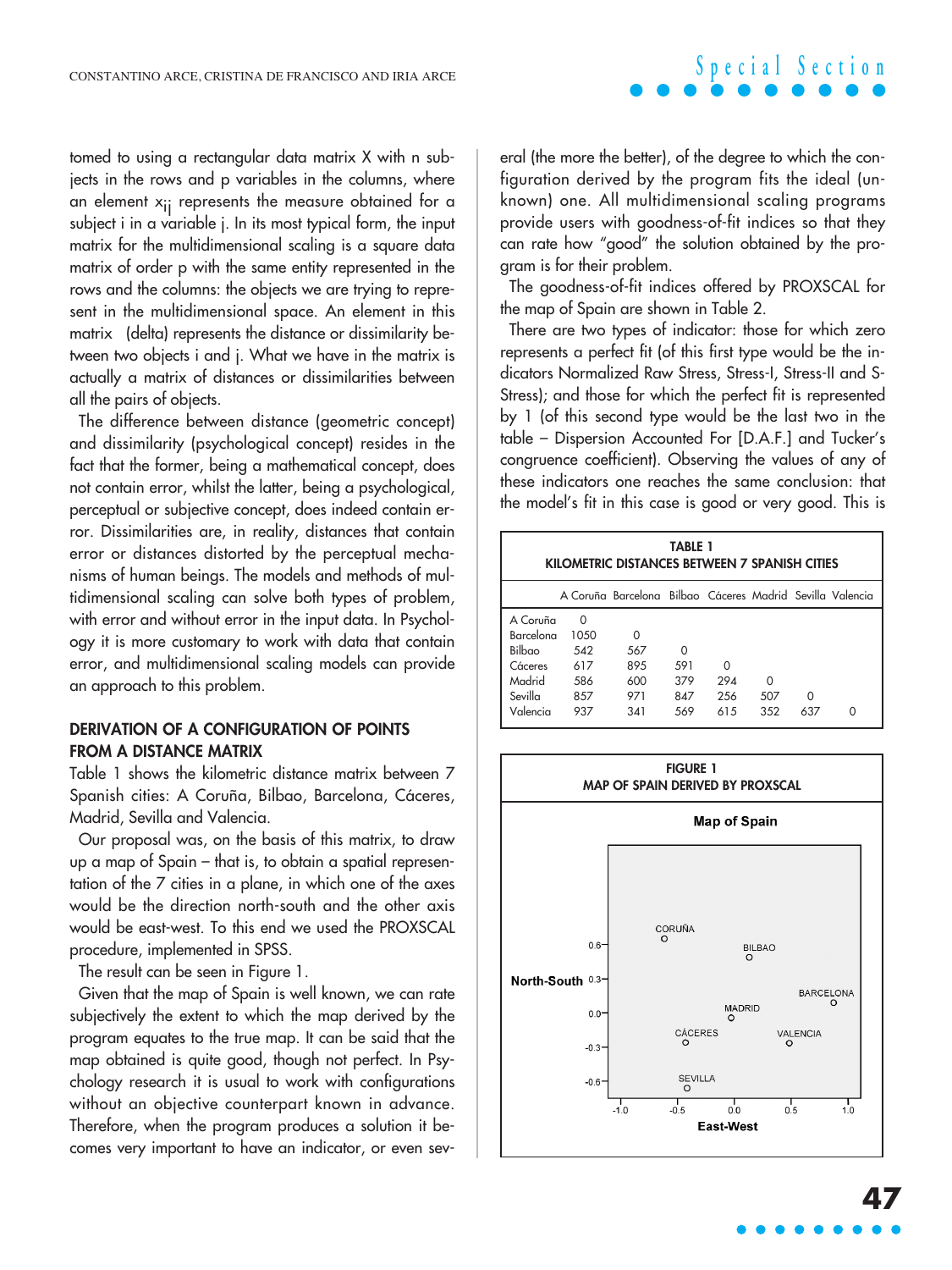because the degree of error in the data (distances) is very small. The distances used as input data were by road. If we were to use distances "as the crow flies" the fit would be perfect. The first four goodness-of-fit indices should equal 0 and the last two should equal 1.

#### **PERCEPTION OF MEANS OF TRANSPORT**

Arce (1993) set out to obtain a perceptual map of the means of transport used by the citizens of Santiago de Compostela. To this end, he drew up a list of all the means of transport (public and private) that could be available to them, made up all the pairs possible and asked a sample of citizens to judge the dissimilarity for each pair of means of transport.

Nine means of transport were studied: aeroplane, train, inter-city bus, city bus, taxi, private car, motorcycle, moped and bicycle. With nine objects or stimuli (in this case, means of transport) 36 pairs can be formed. The formula used to arrive at the number of pairs was n(n-

| <b>TABLE 2</b><br><b>GOODNESS-OF-FIT INDICES OFFERED BY PROXSCAL</b> |        |  |  |  |  |
|----------------------------------------------------------------------|--------|--|--|--|--|
| Normalized Raw Stress                                                | .00055 |  |  |  |  |
| Stress-I                                                             | 02349  |  |  |  |  |
| Stress-II                                                            | .06824 |  |  |  |  |
| S-Stress                                                             | .00117 |  |  |  |  |
| Dispersion Accounted For (D.A.F.)                                    | .99945 |  |  |  |  |
| Tucker's Congruence Coefficient                                      | 99972  |  |  |  |  |

#### **TABLE 3 LIST OF PAIRS OF MEANS OF TRANSPORT, ORDERED BY STANDARD ROTATION**

**48** 1. Aeroplane/train 19. Inter-city bus/motorcycle 2. Aeroplane/inter-city bus 20. Inter-city bus/moped 3. Aeroplane/city bus 21. Inter-city bus/bicycle 4. Aeroplane/taxi 22. City bus/taxi 5. Aeroplane/private car 23. City bus/private car 6. Aeroplane/ motorcycle 24. City bus/ motorcycle 7. Aeroplane/moped 25. City bus/moped 8. Aeroplane/bicycle 26. City bus/bicycle 9. Train/inter-city bus 27. Taxi/private car 10. Train/city bus 28. Taxi/motorcycle 11. Train/taxi 29. Taxi/moped 12. Train/private car 30. Taxi/bicycle 13. Train/motorcycle 31. Private car/motorcycle 14. Train/moped 32. Private car/moped 15. Train/bicycle 33. Private car/bicycle 16. Inter-city bus/city bus 34. Motorcycle/moped 17. Inter-city bus/taxi 35. Motorcycle/bicycle 18. Inter-city bus/private car 36. Moped/bicycle

1)/2, where n is the number of objects or stimuli. Substituting, in this case, where  $n = 9$ , we are left with  $9(9 1/2 = 36$ . Table 3 shows the 36 pairs formed in the study following the standard rotation method, which is very useful because the data (dissimilarities) are already in order in the form in which they will subsequently be entered in the input matrix. The method follows the sequence (1,2), (1,3) … (1,9), (2,3), (2,4) … (2,9), (3,4) (3,5) … (3,9) … (8,9).

For forming the number of pairs, we assumed the symmetry of the dissimilarity judgements, meaning that for a given pair (e.g., aeroplane/train) it is assumed that the judgement emitted by a subject will be the same if the pair is presented in the order aeroplane/train as if it were presented in the order train/aeroplane. With some rare exceptions, this assumption is customary in Psychology research.

Once the list with all the pairs to be judged by the subjects has been drawn up, a response scale must be designed for them to indicate their dissimilarity judgements on the objects or stimuli in each pair. The research in question employed a nine-point scale, in which 1 indicated that the means of transport included in each pair were very similar, and 9 indicated that they were very different. By way of example:

#### Aeroplane/train

| Very similar |  | Moderately similar |                | Very different |    |  |  |   |  |
|--------------|--|--------------------|----------------|----------------|----|--|--|---|--|
|              |  | $\mathcal{S}$      | $\overline{4}$ | 5 <sup>5</sup> | -6 |  |  | 8 |  |

Subjects used this scale to judge the dissimilarity in the 36 pairs formed in the study.

Figure 2 shows the perceptual map of the means of transport for one subject from the sample. In the configuration of points obtained we now have an additional problem with respect to the configuration in Figure 1. In the problem of distances between cities we knew the meaning of the axes: one was for the north-south direction and the other was for east-west. But what is the meaning of the axes of the configuration we have now obtained? The subject, in making his or her judgements, has probably used different axes or dimensions to assess the dissimilarity between the means of transport. For example, it may be that in judging the dissimilarity for a given pair he/she has concentrated on the safety of the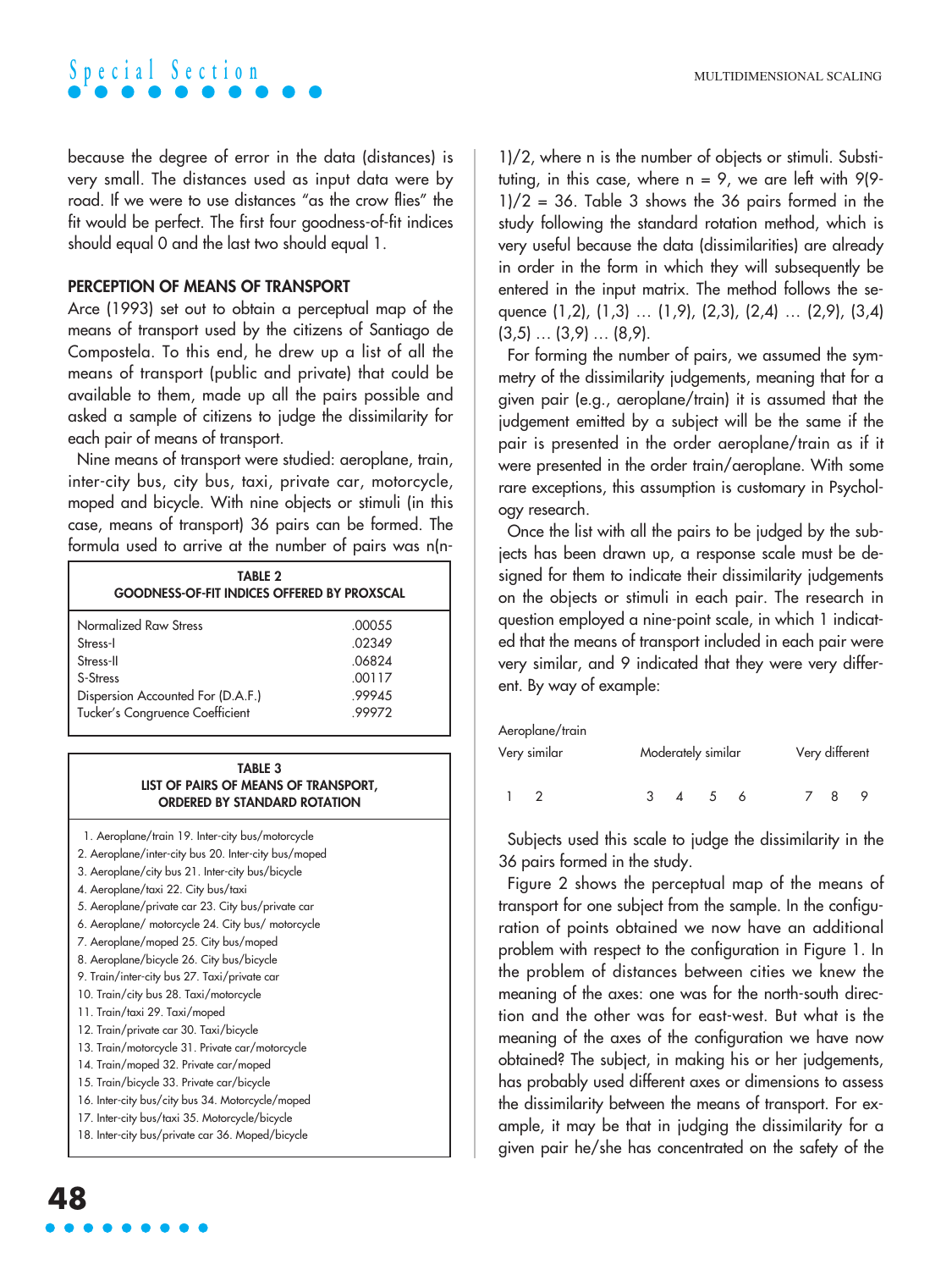means of transport, while for another pair he/she may have focused on their social prestige, and so on. By means of multidimensional scaling we seek to obtain a configuration of points, but also to ascertain the meaning of each axis or dimension of that configuration. There are various ways of approaching this issue, but the most reliable involves gathering more data. In fact, in the above-mentioned research, in addition to asking subjects for their dissimilarity judgements, they were asked to rate each of the means of transport with respect to a series of properties including safety, stability, resistance, strength, weight, attractiveness, prestige, punctuality, social status and comfort. Subsequently, it was determined whether there was any type of relationship between any of these properties and the position of the means of transport on each one of the dimensions derived. In a first, exploratory phase we tried solutions with 2, 3 and 4 dimensions. The solution that produced the best meaning was that of 3 dimensions. Multiple regression analyses, in which we took as dependent variable a given property of the means of transport and as independent variables the coordinates of the means of transport derived with the multidimensional scaling programs, showed that dimension 1 (horizontal axis) represented the perceived safety of the means of transport, dimension 2 (vertical axis) referred to their attractiveness and dimension 3 (depth axis) represented their social prestige. In Figure 2, which shows the first two dimensions of the three-dimensional solution, the means of transport situated on the right (train, inter-city bus, city bus, etc.) are perceived as safer, and those on the left (bicycle, motorcycle, moped) as more unsafe. Likewise, the means of transport situated higher up (aeroplane, taxi, car, motorcycle) are perceived as more attractive, and those situated lower down as less attractive (train, city-bus, inter-city bus, bicycle, moped).

#### **THE CASE OF MORE THAN ONE INPUT MATRIX: THE INDSCAL MODEL**

The examples used so far involved one input matrix. In the first problem it was the matrix of kilometric distances between the seven Spanish cities; in the second problem it was the matrix of dissimilarities between the means of transport for a subject in the sample. In the first problem, indeed, there was no other possibility, because there is just one distance matrix, but the second problem involves multiple subjects, and we would have liked to enter the

dissimilarity matrix of each subject. In fact, in the original research this is what was done. Today, any multidimensional scaling program will permit one to obtain a common object space shared by a sample of subjects or another data source.

Among the models that deal with the issue of multiple input matrices there is one that merits particular attention, because it has properties that can be very interesting from the psychological point of view: Carroll and Chang's (1970) INDSCAL model. This model permits us to obtain two spaces: the object space, common to all subjects in the sample, and the subject space. The novel aspect of the model is actually this latter space. Represented in the subject space is the weight, weighting or importance given by each subject to each one of the dimensions of the configuration of objects. Thus, the subjects share the same object space but the model permits each of them to perceive that space differently; in sum, it allows individual differences between the subjects.

Arce (1994) asked two subjects to rate the dissimilarity between 7 makes of car: Ferrari, Porsche, BMW, Mercedes, Renault, Seat and Opel. He obtained two dissimilarity matrices and used both for multidimensional

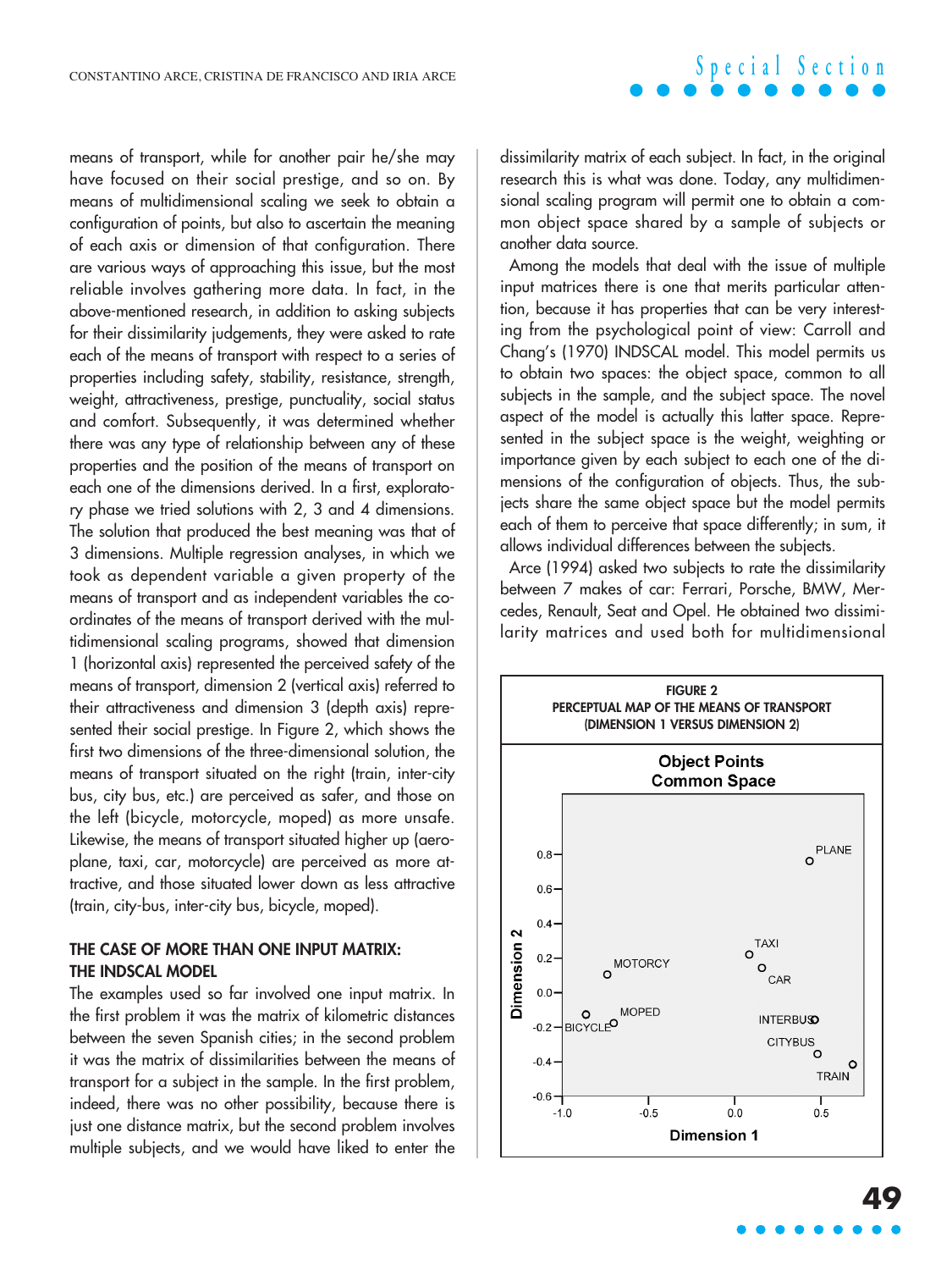

scaling. The results revealed that the first perceptual dimension was the "sporty" features of the brand and the second referred to comfort. Figure 3 shows the common object space shared by the two subjects. The cars situated more to the right (dimension 1) are perceived as more sporty than those situated on the left, and those situated lower down (dimension 2) are considered more comfortable than those situated higher up.



Figure 4 shows the subject space. Whilst the object space is common for the two objects, the subject space tells us that subject 1 (SRC\_1 on the graph) gives more importance to dimension 1, the sporty features of the car, whilst subject 2 (SRC\_2 on the graph) gives more importance to the comfort of the cars. In contrast to the case of the object space, where each object is represented by a point, in the subject space the subject is represented by a vector (a line). The nearer this vector is to a dimension, the greater the importance given by the subject to that dimension, and the further away it is, the less the importance attributed to it. Indeed, it can be seen in the graph that subject 1 is closer to dimension 1 (sporty design), thus giving more importance to this dimension, whilst subject 2 is closer to dimension 2 (vertical axis), indicating that it is this dimension (comfort of the cars) which carries more weight in his judgements on car brands.

### **MULTIDIMENSIONAL SCALING WITH PREFERENCE DATA**

Although multidimensional scaling, in its most typical form, starts out from a matrix of dissimilarities among objects, some models and methods have been developed which permit the multidimensional scaling of objects on the basis of preference data (e.g., Bennett & Hays, 1960; Carroll, 1980; Tucker, 1960). If we have n objects that we wish to scale, we simply ask the subject to put them in order of preference, assigning the number 1 to the most preferred object, 2 to the second most preferred, and so on until the last object, to which the number n must be assigned. The advantage of these data is that they are much more conveniently obtained than dissimilarity data. The task tends to be much simpler for both subject and researcher. The preference data are subsequently ordered within a rectangular matrix, with subjects in the rows and objects in the columns. Each row is a subject, and an element of the row represents the preference which that subject has given to a particular object.

By way of an example, let us suppose that we were interested in obtaining a perceptual map of the sports and physical activities available to citizens in their leisure time. To make the example manageable we can choose 8 sports or physical activities and 16 subjects, who are asked to indicate their preferences by marking the sport or physical activity they most prefer with a 1, their second preference with a 2, and so on until their least pre-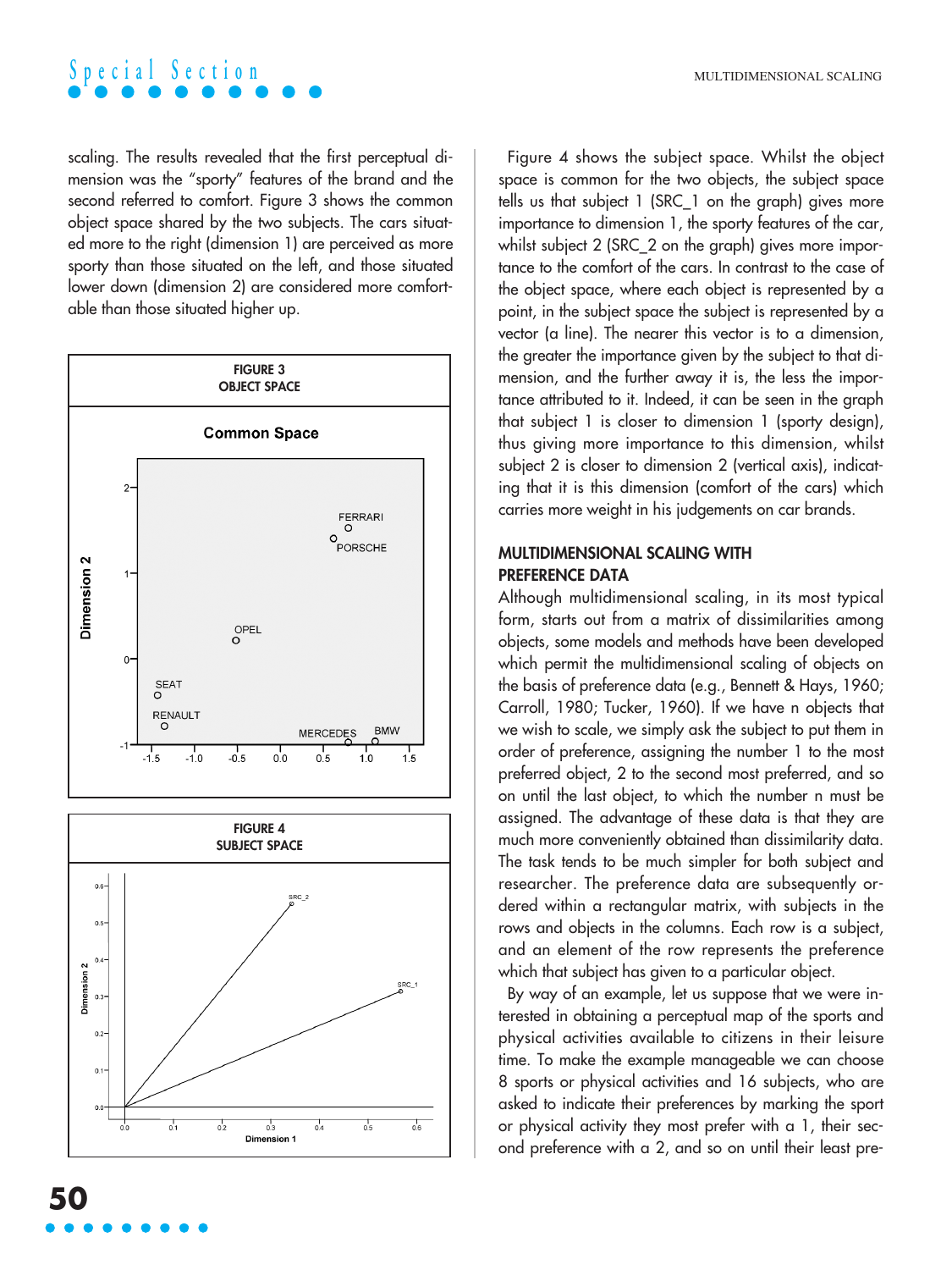ferred sport or physical activity, which they must mark with an 8.

The sports or physical activities selected in the example are: football, basketball, tennis, athletics, walking, swimming, cycling and running.

The preferences indicated by the subjects are shown in Table 4.

Figure 5 shows the perceptual map of the sports and physical activities rated by the subjects in the sample. To interpret the meaning of the dimensions we look, first of all, at the properties of the sports or physical activities placed at each extreme of the dimensions. They will probably have some property reflecting a contrast that can help us to discover the meaning of the respective dimension. Thus, we can observe that in dimension 1 (horizontal), situated on the right are the non-competitive physical activities (walking, swimming, running and cycling), and on the left are the competitive sports (football, athletics, tennis and basketball). Dimension 1 could be interpreted, therefore, as the competitiveness of the sports or physical activities. Similarly, if we look at the positioning of the sports and physical activities in dimension 2 (vertical axis), we can appreciate that toward the top are the sports or physical activities of an individual nature (athletics, running, tennis, etc.) and in the lower part are the team sports (football, basketball), so that this second dimension can be interpreted as the type of sport or activity: individual versus team-based.

#### **SOLUTION OF MULTIDIMENSIONAL SCALING PROBLEMS WITH SPSS**

Up to now, although we have referred to the process of solving scaling problems by means of specific software, we have not gone into much detail. We shall now illustrate how we solved the problem of kilometric distances



| <b>TABLE 4</b><br><b>SUBJECTS' PREFERENCES</b> |          |                   |               |                  |         |          |         |         |
|------------------------------------------------|----------|-------------------|---------------|------------------|---------|----------|---------|---------|
| Subject                                        | Football | <b>Basketball</b> | <b>Tennis</b> | <b>Athletics</b> | Walking | Swimming | Cycling | Running |
|                                                | 8        | 7                 | 6             | 5                |         | л        | 3       |         |
|                                                |          | 8                 |               | 6                |         | 3        |         |         |
|                                                |          |                   |               | ↖                |         | 3        |         |         |
|                                                |          |                   |               | n                |         |          | 3       |         |
|                                                | 6        | h                 |               |                  |         | 2        | 3       |         |
| Λ                                              |          | ⌒                 |               |                  | 2       | 3        |         |         |
|                                                |          |                   |               |                  |         |          |         |         |
| 8                                              |          | ⌒                 | ጸ             |                  | 3       | 2        |         |         |
| 9                                              |          |                   |               |                  | 5       | 6        |         |         |
| 10                                             |          |                   |               |                  | 5       |          | 6       |         |
| 11                                             |          |                   |               |                  | 8       |          |         |         |
| 12                                             |          |                   |               |                  | 8       | Α        |         |         |
| 13                                             |          |                   |               |                  | 8       | 6        |         |         |
| 14                                             |          |                   |               |                  | 8       |          | Ō       |         |
| 15                                             |          |                   |               |                  |         | 8        | 5.      |         |
| 16                                             |          |                   |               |                  | 8       | 6        | ⇁       |         |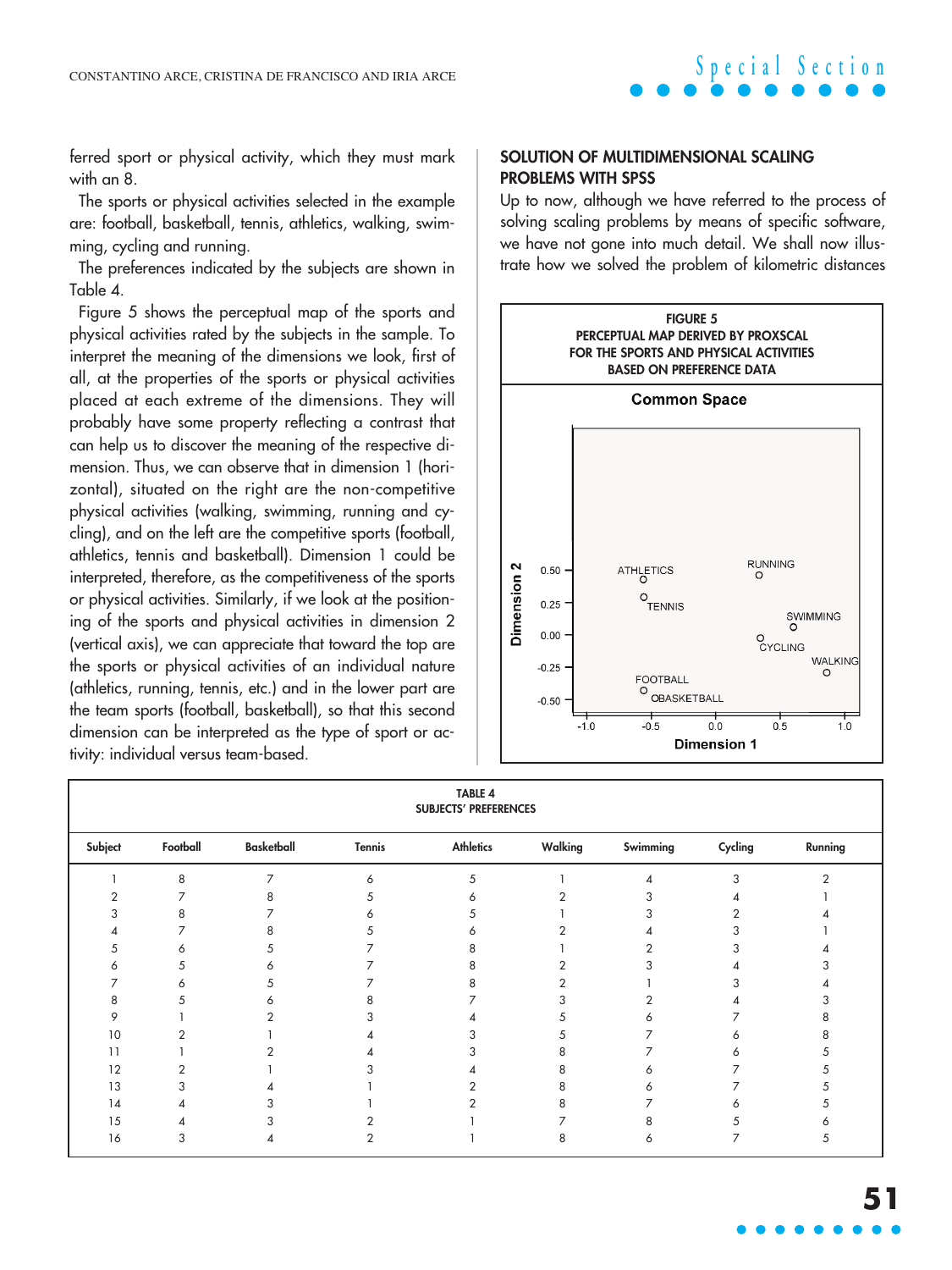with the PROXSCAL procedure implemented in SPSS. At the same time, in some cases, we shall indicate the differences in the decision-making between this problem and the other three we have also solved.

### **Step 1. Create the data file in SPSS with the kilometric distances between the seven Spanish cities.**

It should look like the one in Figure 6. Given that the input matrix is square, the rows in the matrix have the same meaning as the columns. Row 1 is A Coruña, row 2 Barcelona, and so on until row 7, which is Valencia. The fact that the names of the cities appear in the columns and not in the rows is because the SPSS system

| <b>FIGURE 6</b><br><b>INPUT FILE FOR SPSS WITH KILOMETRIC DISTANCES</b><br><b>BETWEEN THE SEVEN CITIES*</b> |                       |                                                                |               |                  |                |     |                  |  |  |
|-------------------------------------------------------------------------------------------------------------|-----------------------|----------------------------------------------------------------|---------------|------------------|----------------|-----|------------------|--|--|
| Edit<br>File                                                                                                |                       | ejemplo1.sav - SPSS Data Editor<br>View Data Transform Analyze |               | Graphs Utilities | Window<br>Help |     |                  |  |  |
|                                                                                                             | GBBBC ON LDAFEBBRGQ   |                                                                |               |                  |                |     |                  |  |  |
|                                                                                                             | 1: CORUÑA<br>$\Omega$ |                                                                |               |                  |                |     |                  |  |  |
|                                                                                                             | CORUÑA                | <b>BARCELO</b>                                                 | <b>BILBAO</b> | <b>CÁCERES</b>   | <b>MADRID</b>  |     | SEVILLA VALENCIA |  |  |
|                                                                                                             | .00                   |                                                                |               |                  |                |     |                  |  |  |
| $\overline{2}$                                                                                              | 1050.00               | .00                                                            |               |                  |                |     |                  |  |  |
|                                                                                                             | 542.00                | 567.00                                                         | .00           |                  |                |     |                  |  |  |
| 4                                                                                                           | 617.00                | 895.00                                                         | 591.00        | .00              |                |     |                  |  |  |
|                                                                                                             |                       | 600.00                                                         | 379.00        | 294.00           | .00            |     |                  |  |  |
| 5                                                                                                           | 586,00                |                                                                |               |                  |                |     |                  |  |  |
| 6                                                                                                           | 857.00                | 971.00                                                         | 847.00        | 256,00           | 507.00         | .00 |                  |  |  |

\*Note to Fig. 6: the decimals (all zero) are denoted by commas rather than points, since the data was entered by the authors using the Spanish forma

**\*Note to Fig. 6: the decimals (all zero) are denoted by commas rather than points, since the data was entered by the authors using the Spanish format.**



allows the columns of the data matrix to be labelled (using the Variable View tab), while it does not allow the naming of rows.

## **Step 2. Select the procedure we wish to run:**

Analyze/Scale/Multidimensional Scaling (PROXSCAL)

## **Step 3. Data Format**

The PROXSCAL procedure permits two types of input data:

(a) proximity data (square matrix)

(b) profile data (rectangular matrix)

Kilometric distances, like dissimilarities between objects, are proximity data. We therefore select the option which indicates to the program that the data are proximities (see Figure 7).

If we had a rectangular input matrix, such as in the case of the preferences in the example of sports or physical activities, then we would have to select the option that requests the program to create proximities from data.

## **Step 4. Number of input matrices**

The PROXSCAL procedure permits one or more than one input matrix. The number of matrices we have in the problem is indicated in the box called Number of Sources. Since in this case we have only one matrix, we choose the option "One matrix source" (see Figure 7). In the third problem we have solved here, that of the makes of car, we chose the option "Multiple matrix sources", as we have two matrices, one per subject. In the input file the matrices are situated one below the other, the same format being maintained in all of them.

## **Step 5. Click on the Define button (see Figure 7)**

## **Step 6. Select the objects we wish to scale (in this case, cities)**

For this we select the 7 cities in the box on the left in Figure 8 and move them to the box called Proximities by clicking on the arrow between the two.

## **Step 7. Selection of the Model (click on the button "Model")**

Since we have just one input matrix of proximities (distances), the procedure does not allow us to select the scaling model (see Figure 9), which will any case be similar to the classical model.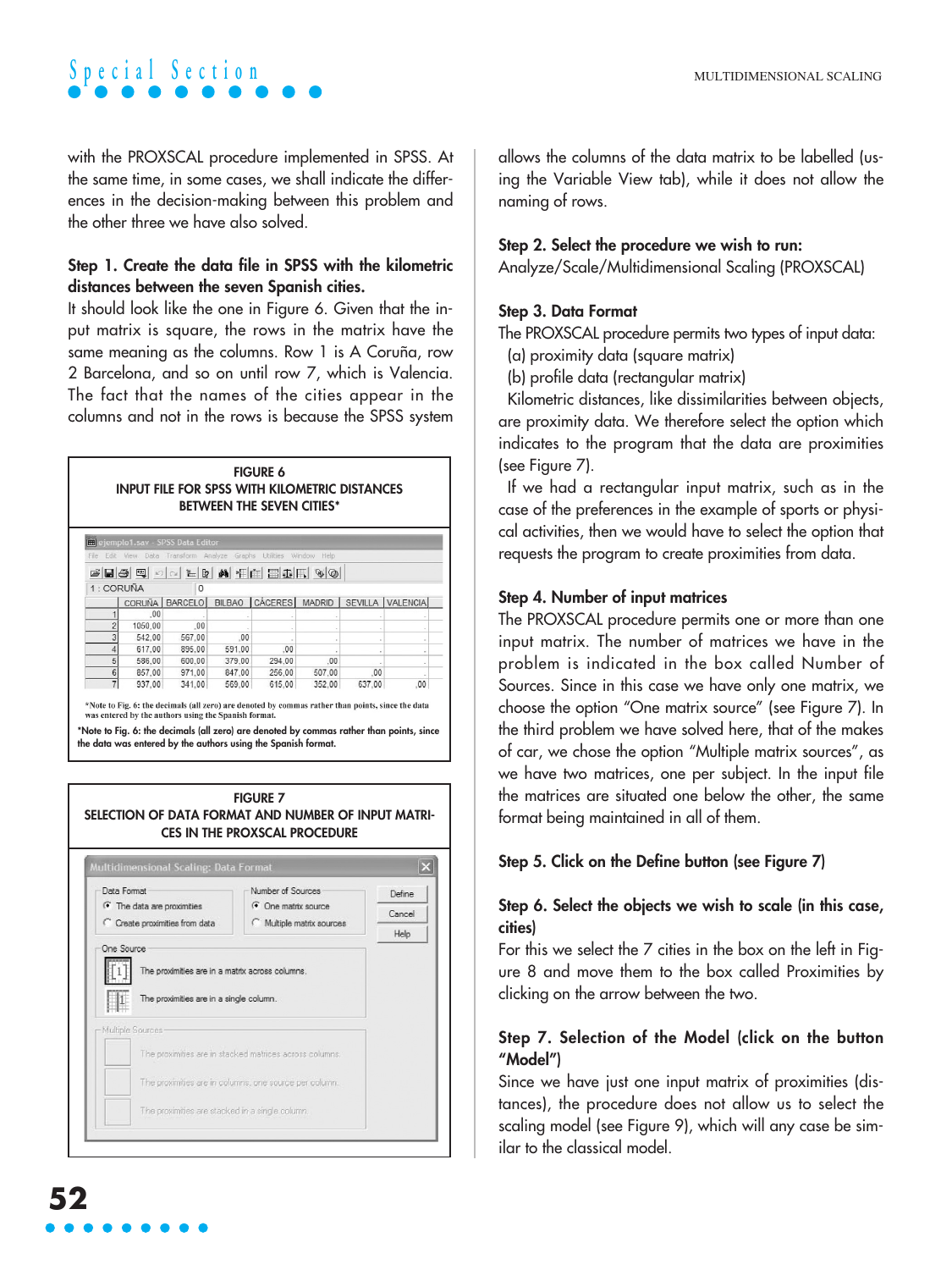### If we had more than one input matrix of proximities we would indeed be able to select the scaling model. The most usual would be the model with replication (called Identity model in the dialogue box) and the INDSCAL model (called Weighted Euclidean model in the dialogue box). In the replication model the subjects are considered as replications of one another, which means that the differences there may be between them are attributed to random factors. The IND-SCAL model, on the other hand, permits individual differences. In the problem of the makes of car, we chose this model.

#### **Step 8. More decisions about the format and nature of the data**

Up to now, the program knows that we have an input matrix of proximities (square), but it still requires us, under the "Shape" heading (see Figure 9), to specify whether we have the information in the lower trianale, the upper triangle, or the full matrix. Since the distance matrix is symmetrical, we opted to have the information only in the bottom half (lower triangular matrix). The complete matrix option is only used when the input matrix is asymmetrical.

Multidimensional scaling programs project dissimilarities as distances in space. The greater the dissimilarity between objects, the greater will be the distance in the multidimensional space. But the input data can be dissimilarities or similarities. If they are similarities, the relationship with the distances will be inverse: the greater the similarity between two objects in the empirical world, the smaller will be the distance between them in the space. This is, then, an important specification that the user must make on employing the program. In our case, in the Proximities box, we must choose Dissimilarities. Distances are conceived as dissimilarities.

Under the "Proximity Transformations" heading (see Figure 9), the procedure permits the user to choose the measurement scale for the input data. If we choose ratio or intervals, the model will be metric, and if we choose ordinal it will be nonmetric. In Psychology research the "ratio" measurement level is rarely selected; the most common are intervals and ordinal. In the problem here, however, given that the data are distances and not subjects' judgements, we chose the highest measurement level (ratio).

In the sports problem, in which we used preference data, we specified that the measurement level was ordinal. In this case the program permits us to make still one more specification, under the heading "Untie tied observations". This is a highly technical decision. If we select it, the program will assume that the measurement process is continuous, and if we do not, that it is discrete. The decision has repercussions only in those cases in which there are ties. By default, the program assumes that the measurement process is discrete and respects ties in the data. If we consider that the measurement process is continuous, we must tell the program to untie the tied observations. In our sports problem we tested both options and noticed no differences in the solutions derived by the program. In fact, this is what happens in the majority of cas-



## **Special Section**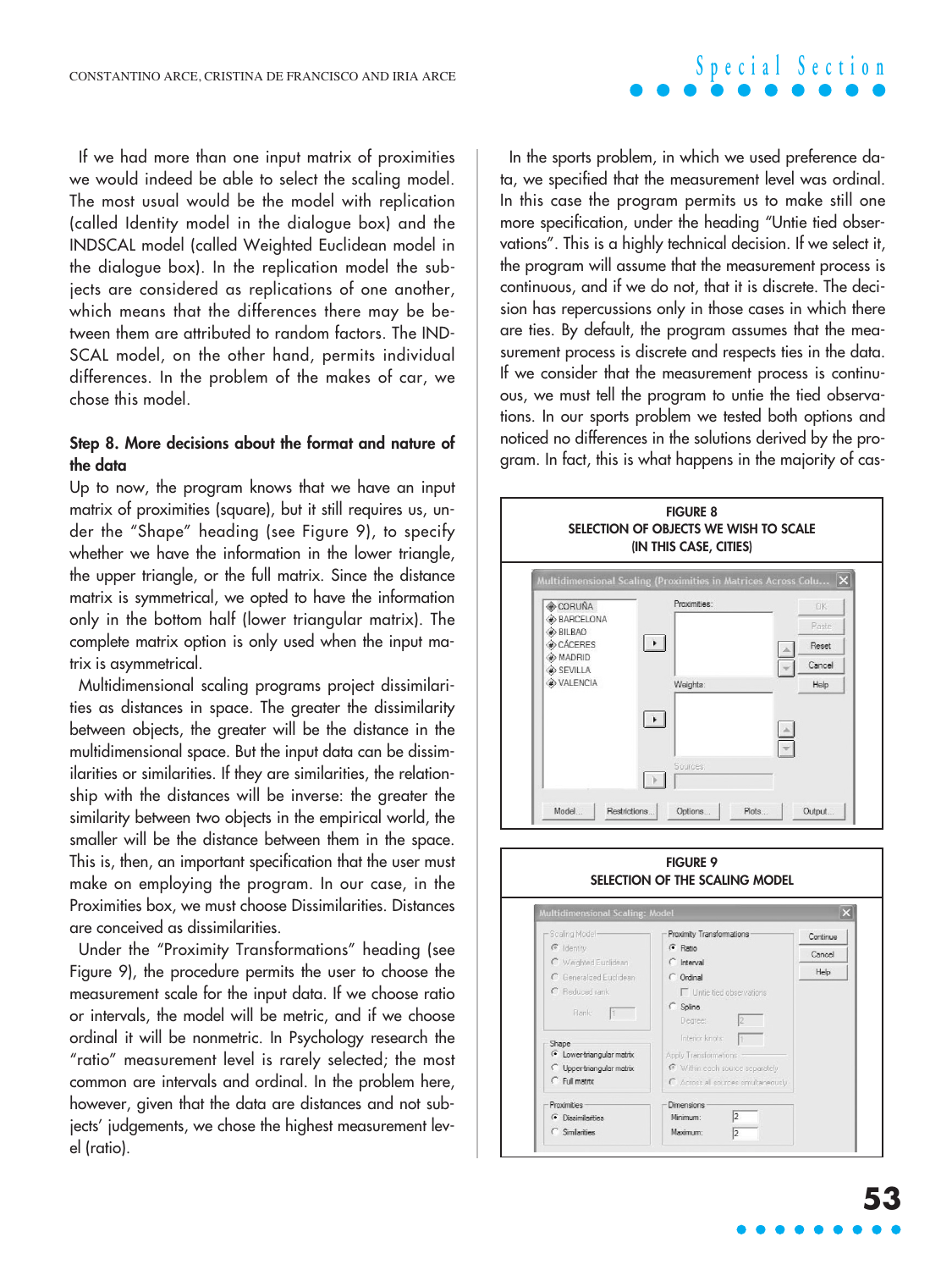es; these decisions are important at a mathematical level, but not at a substantive one.

### **Step 9. Number of dimensions**

If we have a clear starting hypothesis we can select a fixed number of dimensions, and if we do not have such a hypothesis, the best approach is to try to obtain different solutions and subsequently choose the solution with the number of dimensions that is most interpretable from a substantive point of view. In our example of the distances, the number of dimensions we chose, given that it was a map, was two (see Figure 9).

In the example of the means of transport, as can often occur in Psychology research of an exploratory nature, we did not have such a clear hypothesis with regard to the meaning of the dimensions we could obtain. Consequently, we tried to obtain solutions in two, three and four dimensions. We then attempted to seek a meaning for them a posteriori. Having found that three were interpretable, this was the solution we chose.

The interpretation of the dimensions can be made by the researcher, attempting to analyze first of all the properties of the objects occupying the most extreme positions in the dimension. When the procedure separates the objects considerably, it tends to be because they have some opposing properties which, if identified, can help us to name the dimension. We used this procedure in the sports example. Nevertheless, this interpretation based on the opinion of an expert (the researcher) may be called into question by other researchers (or experts). The ideal approach is to proceed as we did in the means of transport problem, where in addition to asking the subjects for dissimilarity judgements, we asked them to rate each type of transport on a series of bipolar scales that represented hypothetical properties of the means of transport. Subsequently, using statistical methods of correlation and regression, it was possible to offer evidence about the true meaning of each of the dimensions retained.

### **Step 10. Restrictions and Options**

Both the Restrictions and the Options buttons (see Figure 8) permit the user to make decisions at a highly advanced level. In practice, it is customary to take the default options implemented by the procedure. In Restrictions, by default, the program assumes that it must estimate all the coordinates of the objects (without restrictions). Sometimes, exceptionally, the coordinates are known, and all that is sought is to project new objects onto an already defined space. In such a case it would be necessary to provide the program with the coordinates, which it would read from a file we indicate to it.

Likewise, in Options, by default, the program takes a particular initial configuration (simplex), which it permits us to change for other alternatives (e.g., Torgerson). It also allows us to change the criteria for attaining convergence and the number of iterations made by the algorithm. Rarely can better results be obtained if the program's default options are changed.

### **Step 11. Decision-making about output**

The Plots and Output buttons of the program (see Figure 8) permit users to choose what they want to appear in the output. The possibilities range from a very simple output, with the substantial elements, to a highly elaborate output with all types of technical detail. It is advisable, initially, to obtain a simple output, and subsequently, if necessary, to obtain new outputs with more informative elements. By default, in Plots, the program offers us the most relevant plot, which is the object space (common space). In addition, we could request other plots that permit us to observe the model's degree of fit. As regards Output, the program provides us by default with the coordinates of the objects (in this case, cities) and the model's goodness-of-fit indices, as can be seen in Table 2.

### **COMPUTER PROGRAMS FOR MULTIDIMENSIONAL SCALING**

There is a long list of computer programs for the solution of multidimensional scaling problems. We solved all the problems mentioned here using the PROXSCAL procedure, implemented in SPSS, but the same statistical package offers another procedure, called ALSCAL, which also permits the solution of multiple multidimensional scaling problems. In order to accede to this procedure the user must follow the sequence Analyze/Scales/Multidimensional scaling (ALSCAL). All the problems we have dealt with here could equally have been solved with ALSCAL.

In Table 5 we provide a short list of the computer programs currently on the market. In addition to those already mentioned, PROXSCAL and ALSCAL, multidimensional scaling problems can be solved with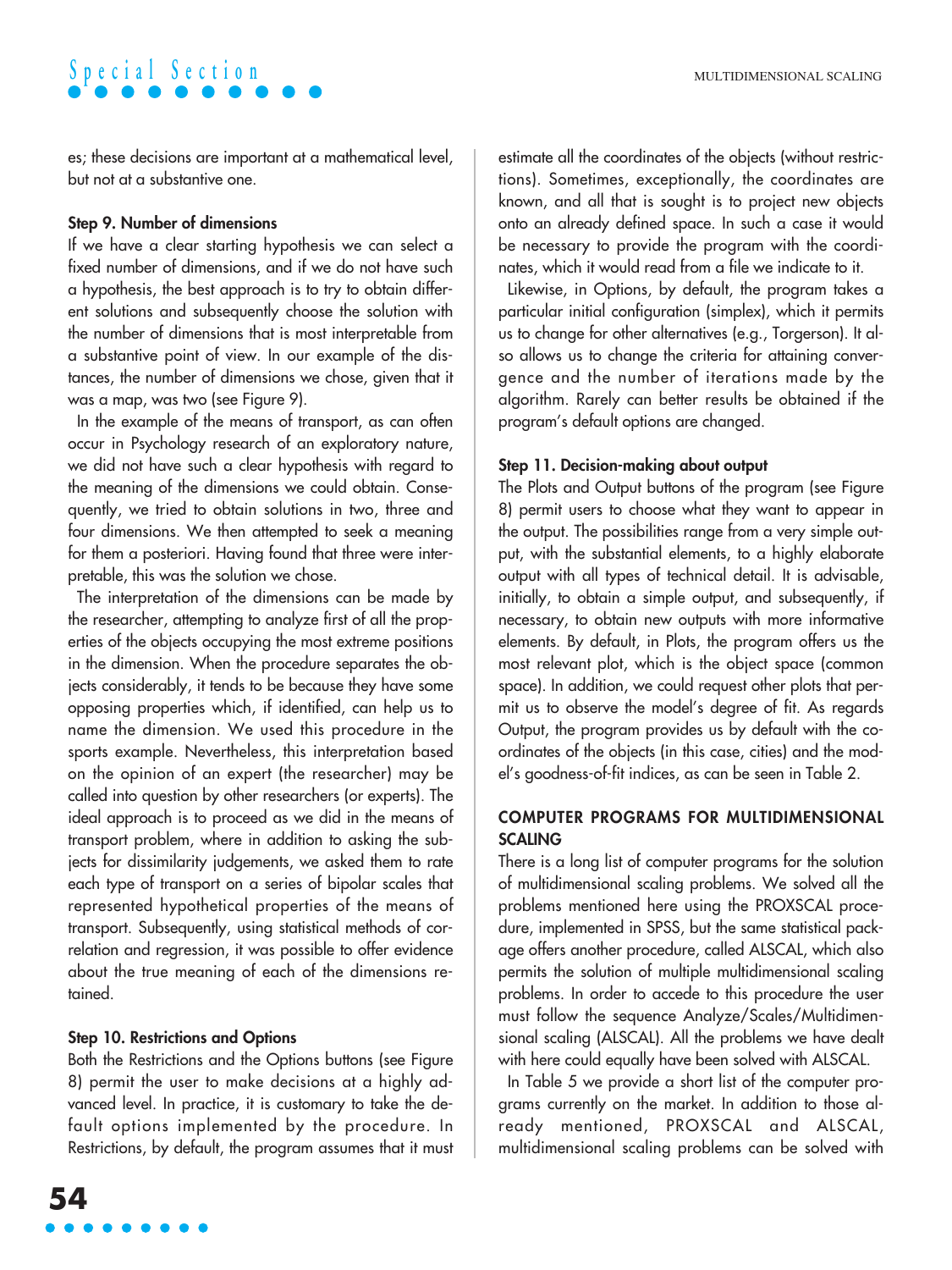other programs, such as GGVIS, PERMAP, MULTISCALE or NewMDSX. GGVIS and PERMAP share the property of being interactive, and are available free of charge via Internet. MULTISCALE also has the advantage of free download from the Web, but it is difficult to use. Its author, Ramsay, is a highly prestigious figure in the history of multidimensional scaling. Finally, NewMDSX is, in reality, a program package that permits the solution of multidimensional scaling problems and of related types of problem.

If readers would like further information on computer programs and, more generally, on the history, models and methods of multidimensional scaling, as well as on its multiple application possibilities in Psychology and related matters, they might wish to consult the book by Borg and Groenen (2005) – the most recent manual on multidimensional scaling – or the works of Kruskal and Wish (1978), Arabie, Carroll and DeSarbo (1987), Green, Carmone and Smith (1989), or Arce (1993, 1994). For examples of applications, see Wish, Deutsch and Kaplan (1976) or Sabucedo and Arce (1990).

| <b>TABLE 5</b><br><b>COMPUTER PROGRAMS FOR MULTIDIMENSIONAL SCALING</b> |                                                                                                                                                                       |                                                                                                  |  |  |  |  |
|-------------------------------------------------------------------------|-----------------------------------------------------------------------------------------------------------------------------------------------------------------------|--------------------------------------------------------------------------------------------------|--|--|--|--|
| <b>NAME</b>                                                             | <b>AVAILABILITY</b>                                                                                                                                                   | <b>REFERENCES</b>                                                                                |  |  |  |  |
| <b>PROXSCAL</b>                                                         | In SPSS<br>http://www.spss.com/                                                                                                                                       | Commandeur & Heiser<br>(1993), Meulman,<br>Heiser, & SPSS (1999),<br>De Leeuw & Heiser<br>(1980) |  |  |  |  |
| <b>ALSCAL</b>                                                           | In SPSS<br>http://www.spss.com/                                                                                                                                       | Takane, Young, & De<br>Leeuw (1977)                                                              |  |  |  |  |
| <b>GGVIS</b>                                                            | Free via Internet<br>http://www.ggobi.org<br>E-mail: ggobi-help@ggobi.org                                                                                             | Buja & Swayne (2002)                                                                             |  |  |  |  |
| PFRMAP                                                                  | Free via Internet<br>http://www.ucs.louisiana.edu/<br>$\nightharpoonup$ rbh8900<br>E-mail: ron@heady.us                                                               | Ron B. Heady,<br>University of Louisiana,<br>Lafayette, USA                                      |  |  |  |  |
|                                                                         | MULTISCALE Free via Internet<br>ftp://ego.psych.mcgill.ca/pub/<br>ramsay/multiscl/<br>or from the author, Prof. James O.<br>Ramsay, e-mail:<br>ramsay@psych.mcgill.ca | Ramsay (1977)                                                                                    |  |  |  |  |
| <b>NewMDSX</b>                                                          | http://www.newmdsx.com/Coxon<br>(2004)                                                                                                                                | Coxon (2004)                                                                                     |  |  |  |  |

#### **ACKNOWLEDGEMENTS**

This research was carried out with the support of the General Directorate of Research, Development and Innovation of the Galician Regional Government (Dirección Xeral de Investigación, Desenvolvemento e Innovación de la Xunta de Galicia) (PGIDIT06PXIB211187PR).

#### **REFERENCES**

- Arabie, P., Carroll, J.D., & DeSarbo, W.S. (1987). Three-way scaling and clustering. Newbury Park, CA: Sage.
- Arce, C. (1993). Escalamiento multidimensional: una técnica multivariante para el análisis de datos de proximidad y preferencia [Multidimensional scaling: a multivariate technique for the analysis of proximity and preference data]. Barcelona: Promociones y Publicaciones Universitarias (PPU).
- Arce, C. (1994). Técnicas de construcción de escalas psicológicas [Techniques for the construction of psychological scales]. Madrid: Editorial Síntesis.
- Bennett, J.F., & Hays, W.L. (1960). Multidimensional unfolding: determining the dimensionality of ranked preference data. Psychometrika, 25, 27-43.
- Borg, I., & Groenen, P.J.F. Modern multidimensional scaling. Theory and applications. New York: Springer.
- Buja, A., & Swayne, D.F. (2002). Visualization methodology for multidimensional scaling. Journal of Classification, 19, 7-44.
- Carroll, J.D. (1980). Models and methods for multidimensional analysis of preferential choice (or other dominance) data. In E.D. Lantermann, & H. Feger (Eds.), Similarity and choice (pp. 234-289). Vienna: Hans Huber.
- Carroll, J.D., & Chang, J.J. (1970). Analysis of individual differences in multidimensional scaling via N-way generalization of Eckart-Young decomposition. Psychometrika, 35, 283-319.
- Commandeur, J.J.F., & Heiser, W.J. (1993). Mathematical derivations in the proximity scaling (PROXSCAL) of symmetric data matrices. Tech. Rep. No. RR-93-03. Leiden, The Netherlands: Department of Data Theory, Leiden University.
- Coxon. A.P.M. (2004). Multidimensional Scaling. In M.S. Lewis-Beck, A. Bryman, & T. F. Liao (Eds.), The Sage Encyclopedia of Social Science Research Methods. Thousand Oaks: Sage.